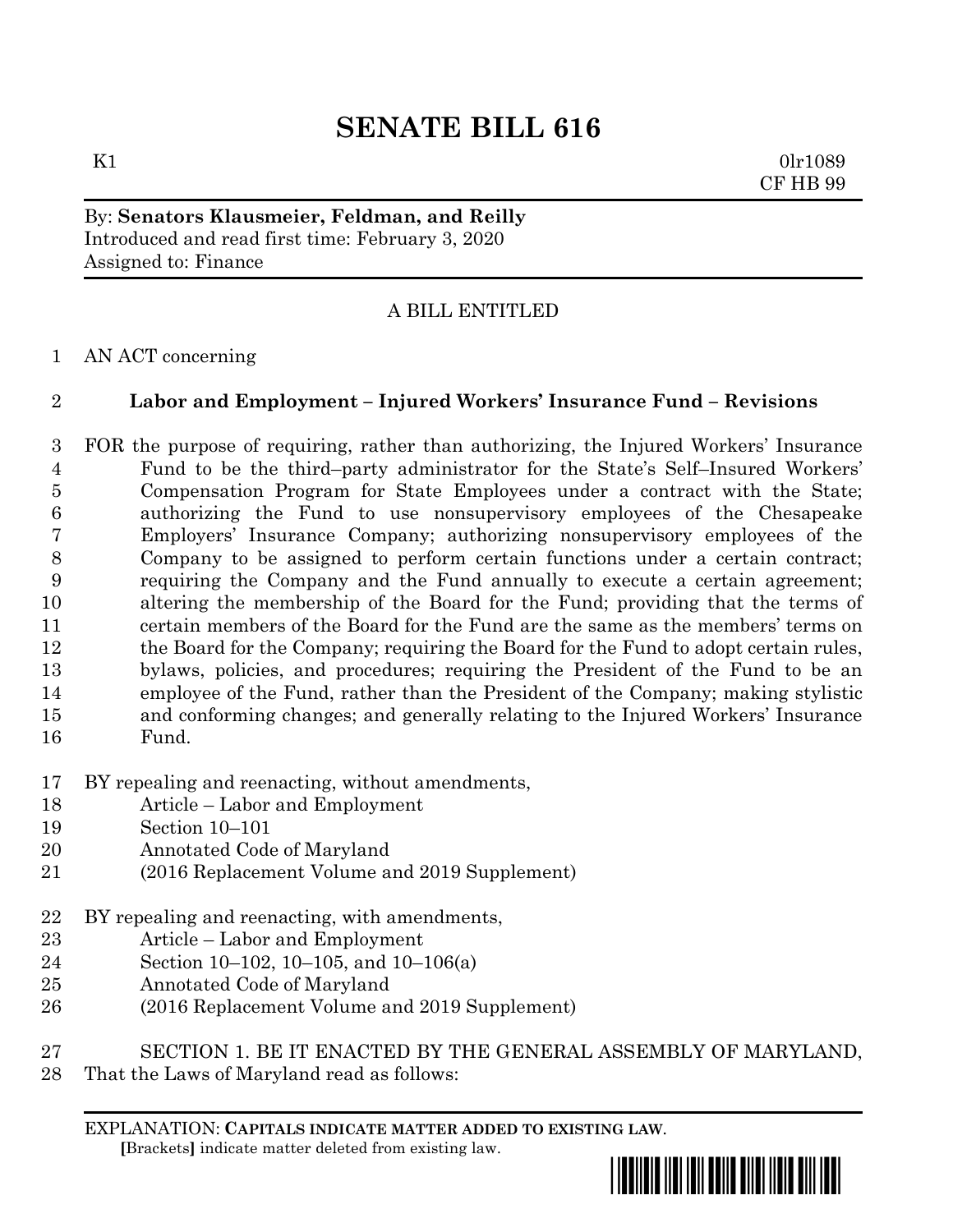|                         | $\overline{2}$             | <b>SENATE BILL 616</b>                                                                                                                                                                                                               |  |  |  |
|-------------------------|----------------------------|--------------------------------------------------------------------------------------------------------------------------------------------------------------------------------------------------------------------------------------|--|--|--|
| $\mathbf{1}$            |                            | <b>Article – Labor and Employment</b>                                                                                                                                                                                                |  |  |  |
| $\overline{2}$          | $10 - 101.$                |                                                                                                                                                                                                                                      |  |  |  |
| $\boldsymbol{3}$        | (a)                        | In this subtitle the following words have the meanings indicated.                                                                                                                                                                    |  |  |  |
| $\overline{4}$          | (b)                        | "Administration" means the Maryland Insurance Administration.                                                                                                                                                                        |  |  |  |
| $\overline{5}$          | $\left( \mathrm{c}\right)$ | "Board" means the Board for the Injured Workers' Insurance Fund.                                                                                                                                                                     |  |  |  |
| 6                       | (d)                        | "Commissioner" means the Maryland Insurance Commissioner.                                                                                                                                                                            |  |  |  |
| 7<br>8                  | (e)                        | "Company" means the Chesapeake Employers' Insurance<br>Company<br>established under Title 24, Subtitle 3 of the Insurance Article.                                                                                                   |  |  |  |
| 9                       | (f)                        | "Fund" means the Injured Workers' Insurance Fund.                                                                                                                                                                                    |  |  |  |
| 10                      | $10 - 102.$                |                                                                                                                                                                                                                                      |  |  |  |
| 11                      | (a)                        | There is an Injured Workers' Insurance Fund.<br>(1)                                                                                                                                                                                  |  |  |  |
| 12                      |                            | (2)<br>The Fund is an instrumentality of the State.                                                                                                                                                                                  |  |  |  |
| 13<br>14                | (b)                        | On and after October 1, 2013, the Company, and not the Fund, shall serve as<br>the workers' compensation insurer of last resort for workers' compensation insurance.                                                                 |  |  |  |
| 15                      | $\left( \mathrm{c}\right)$ | On and after October 1, 2013, the Fund:                                                                                                                                                                                              |  |  |  |
| 16                      |                            | shall continue to exist; but<br>(1)                                                                                                                                                                                                  |  |  |  |
| 17<br>18                | insurance.                 | (2)<br>may not issue new policies or otherwise engage in the business of                                                                                                                                                             |  |  |  |
| 19<br>20<br>21          | (d)                        | On and after October 1, 2013, the Fund [may continue to] SHALL be<br>(1)<br>the third party administrator for the State's Self-Insured Workers' Compensation Program<br>for State Employees under a contract with the State.         |  |  |  |
| $22\,$                  |                            | (2)<br>At least once every 5 years, the Commissioner shall:                                                                                                                                                                          |  |  |  |
| $^{23}$<br>24<br>$25\,$ |                            | review the State's Self-Insured Workers' Compensation Program<br>(i)<br>for State Employees, as administered by the Fund, to determine whether the State is<br>receiving effective administrative services at a reasonable cost; and |  |  |  |
| 26<br>$27\,$            | review.                    | (ii)<br>submit a report to the State Treasurer on the findings of the                                                                                                                                                                |  |  |  |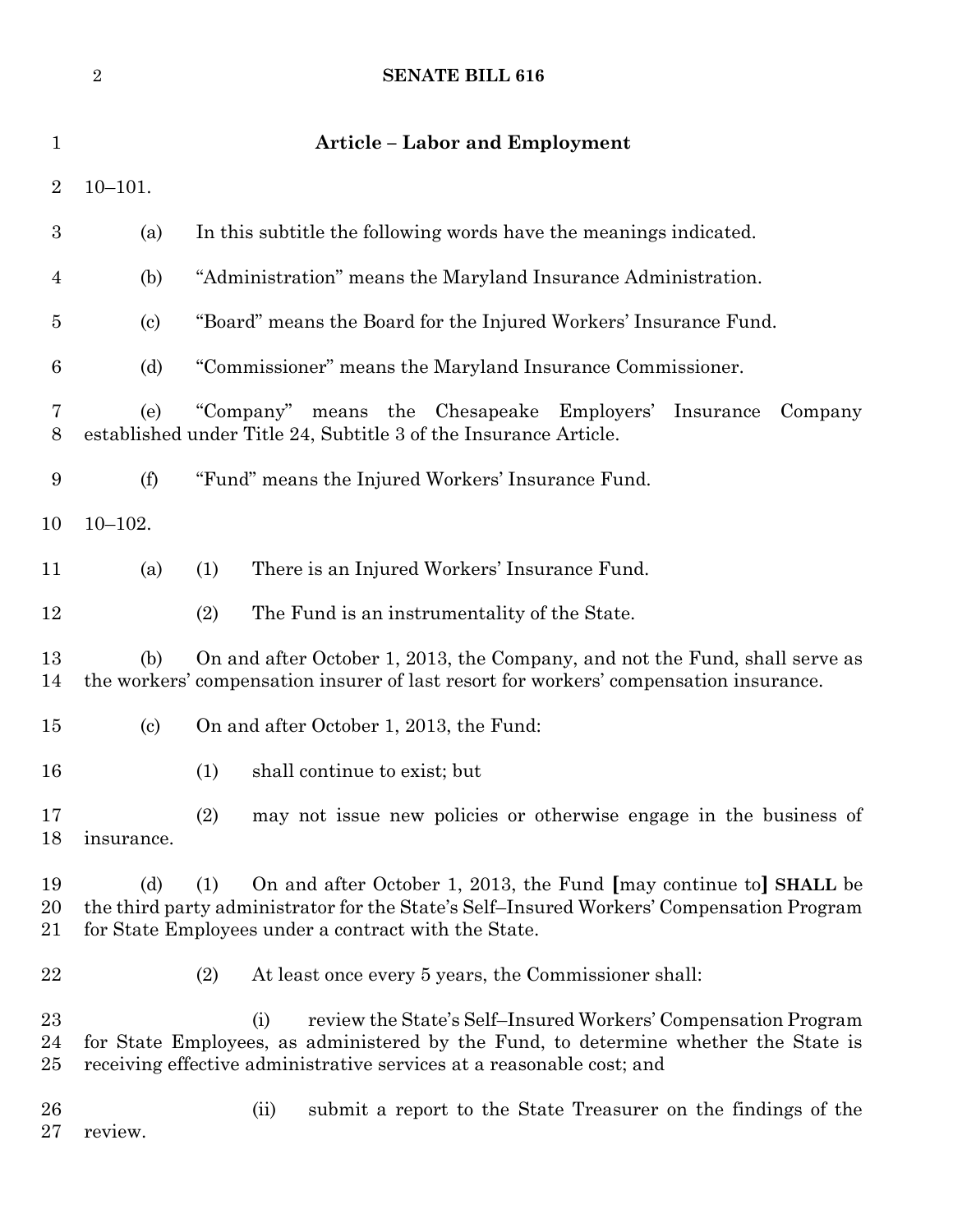### **SENATE BILL 616** 3

| $\mathbf 1$<br>$\overline{2}$ | (1)<br>(e)                                                                                                                                               |      | Subject to subsection (f) of this section, in the operation of the Company,<br>the Company shall [utilize] USE employees of the Company. |  |  |
|-------------------------------|----------------------------------------------------------------------------------------------------------------------------------------------------------|------|------------------------------------------------------------------------------------------------------------------------------------------|--|--|
| $\boldsymbol{3}$<br>4         | (2)<br>operation of the Fund, the Fund:                                                                                                                  |      | [In] SUBJECT TO SUBSECTION (F) OF THIS SECTION, IN the                                                                                   |  |  |
| $\overline{5}$                |                                                                                                                                                          | (I)  | shall <i>[utilize]</i> USE employees of the Fund; AND                                                                                    |  |  |
| 6                             |                                                                                                                                                          | (II) | MAY USE NONSUPERVISORY EMPLOYEES OF THE COMPANY.                                                                                         |  |  |
| 7                             | (3)                                                                                                                                                      |      | The Fund shall:                                                                                                                          |  |  |
| 8                             |                                                                                                                                                          | (i)  | maintain a payroll and human resources system; and                                                                                       |  |  |
| 9                             |                                                                                                                                                          | (ii) | be responsible for paying:                                                                                                               |  |  |
| 10<br>11                      |                                                                                                                                                          |      | the employer portion of any payroll or other taxes and<br>1.<br>retirement or pension contributions for employees of the Fund; and       |  |  |
| 12<br>13                      | available to employees of the Fund.                                                                                                                      |      | for any health or other employee benefits that are<br>2.                                                                                 |  |  |
| 14<br>15                      | (f)<br>(1)                                                                                                                                               |      | Employees of the Fund may be assigned to perform functions of the<br>Company under a contract between the Fund and the Company.          |  |  |
| 16<br>17<br>18                | NONSUPERVISORY EMPLOYEES OF THE COMPANY MAY BE<br>(2)<br>ASSIGNED TO PERFORM FUNCTIONS OF THE FUND UNDER A CONTRACT BETWEEN<br>THE FUND AND THE COMPANY. |      |                                                                                                                                          |  |  |
| 19<br>20                      | (3)<br>lists:                                                                                                                                            |      | The Company and the Fund shall annually execute an agreement that                                                                        |  |  |
| 21<br>22                      | duties on behalf of the Company; AND                                                                                                                     | (I)  | the employees of the Fund who have been assigned to perform                                                                              |  |  |
| 23<br>24                      |                                                                                                                                                          | (II) | THE NONSUPERVISORY EMPLOYEES OF THE COMPANY WHO<br>HAVE BEEN ASSIGNED TO PERFORM DUTIES ON BEHALF OF THE FUND.                           |  |  |
| 25                            | [(3)] (4)                                                                                                                                                |      | The agreement shall:                                                                                                                     |  |  |
| 26<br>$\rm 27$                | the Fund;                                                                                                                                                | (i)  | specify the employees who will be utilized by the Company and                                                                            |  |  |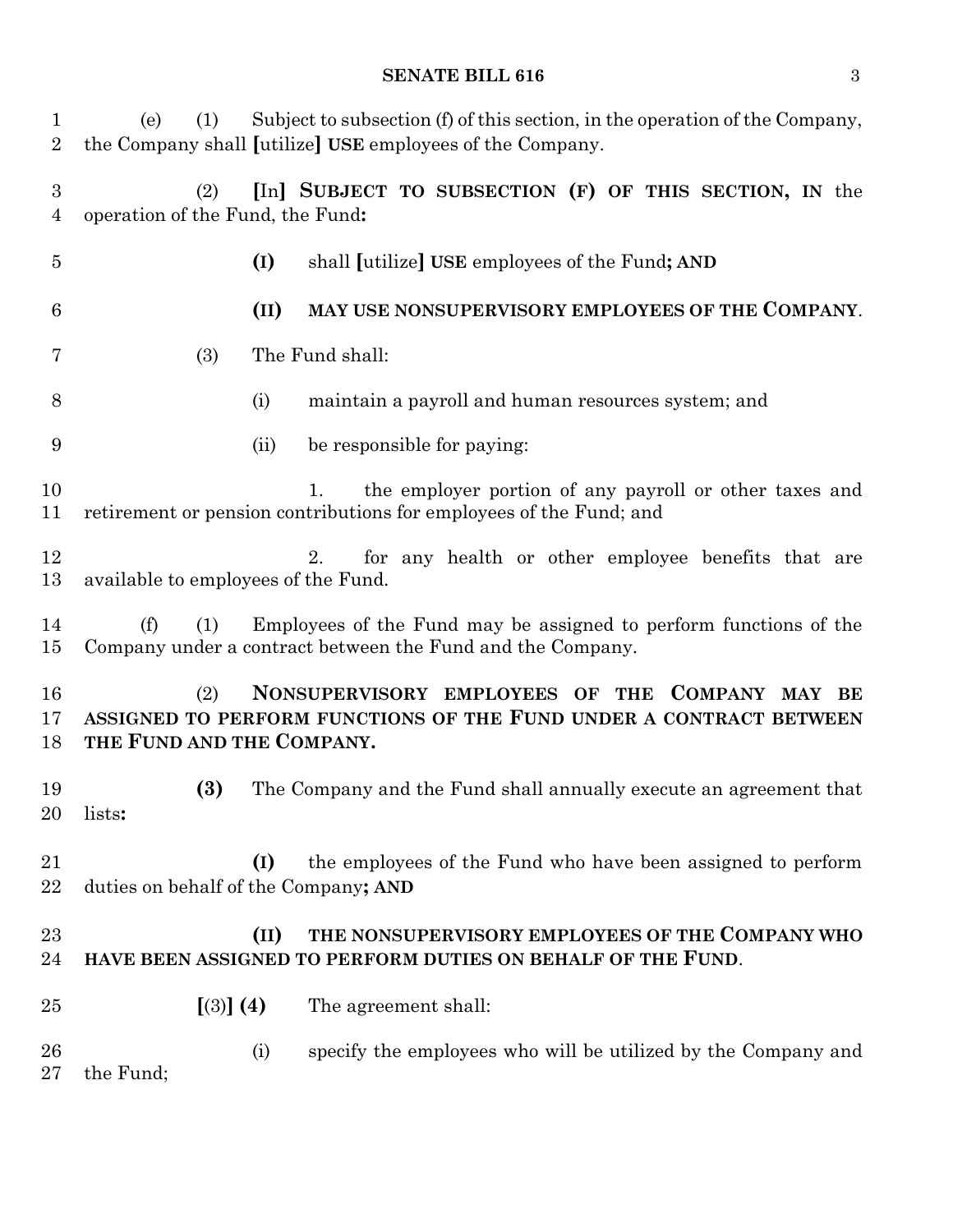#### **SENATE BILL 616**

 (ii) provide that, except with respect to assets necessary for the Fund to perform its duties under this subtitle, all assets and liabilities of the Fund are the assets and liabilities of the Company; and

(iii) be filed with the Administration.

 **[**(4)**] (5)** Notwithstanding § 15–703(f)(3)(i) of the State Government Article, an employee of the Fund may register and maintain registration as a regulated lobbyist if the employee:

 (i) is assigned to perform functions of the Company under paragraph (1) of this subsection for which an employee of the Company would be required to register; and

- 
- (ii) registers on behalf of the Company.

10–105.

(a) (1) There is a Board for the Injured Workers' Insurance Fund.

 (2) The Board shall manage the business and affairs of the Fund as an instrumentality of the State in accordance with State law.

 (b) **(1)** The Board **[**is the Board for the Company established under Title 24, Subtitle 3 of the Insurance Article**] CONSISTS OF THE FOLLOWING MEMBERS:**

 **(I) THE STATE TREASURER, OR THE STATE TREASURER'S DESIGNEE; AND**

 **(II) THE TWO MEMBERS APPOINTED TO THE BOARD FOR THE COMPANY BY THE GOVERNOR IN ACCORDANCE WITH § 24–307(B)(1)(I) OF THE INSURANCE ARTICLE**.

 **(2) THE TERMS OF THE MEMBERS OF THE BOARD DESCRIBED UNDER PARAGRAPH (1)(II) OF THIS SUBSECTION ARE THE SAME AS THE MEMBERS' TERMS ON THE BOARD FOR THE COMPANY.**

 (c) **[**Members of the Board that were appointed to the Board as of October 1, 2012, shall:

28 (1) continue to serve their current terms on the Board; and

 (2) serve on the Board for the Company under the same terms and conditions as if they were appointed to the Board for the Company under Title 24, Subtitle 3 of the Insurance Article.